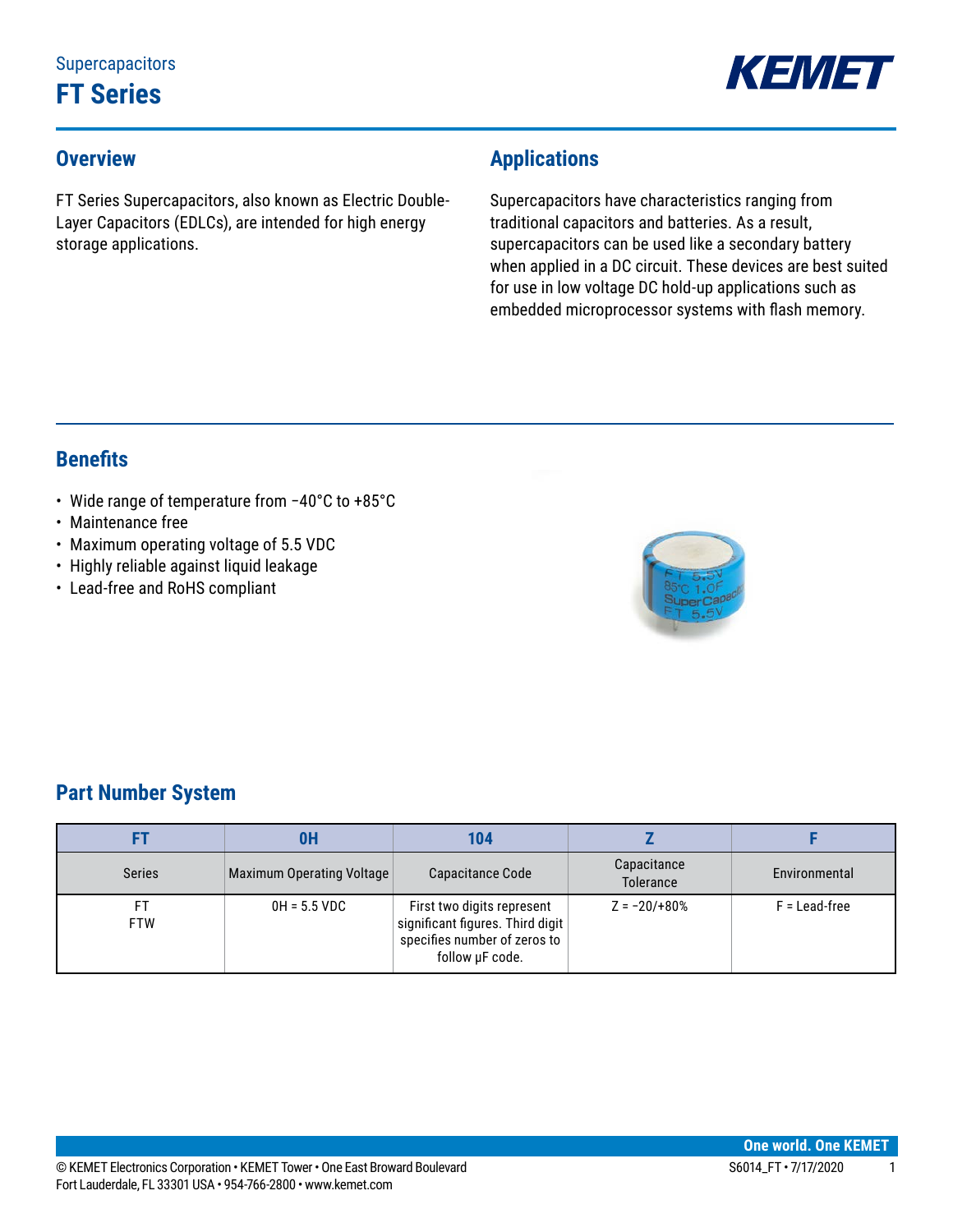

### **Dimensions – Millimeters**



| <b>Part Number</b> | øD   | Н    | P     | ₽   | $\mathbf{d}_{\cdot}$ | $\mathbf{d}_{2}$ |
|--------------------|------|------|-------|-----|----------------------|------------------|
| FT0H104ZF          | 11.5 | 8.5  | 5.08  | 2.7 | 0.4                  | 1.2              |
| FT0H224ZF          | 14.5 | 12.0 | 5.08  | 2.2 | 0.4                  | 1.2              |
| FT0H474ZF          | 16.5 | 13.0 | 5.08  | 2.7 | 0.4                  | 1.2              |
| FT0H105ZF          | 21.5 | 13.0 | 7.62  | 3.0 | 0.6                  | 1.2              |
| FT0H225ZF          | 28.5 | 14.0 | 10.16 | 6.1 | 0.6                  | 1.4              |
| FT0H335ZF          | 36.5 | 15.0 | 15.00 | 6.1 | 0.6                  | 1.7              |
| FT0H565ZF<br>44.5  |      | 17.0 | 20.00 | 6.1 | 1.0                  | 1.4              |
| FTW0H104ZF         | 11.5 | 8.5  | 5.08  | 2.7 | 0.4                  | 1.2              |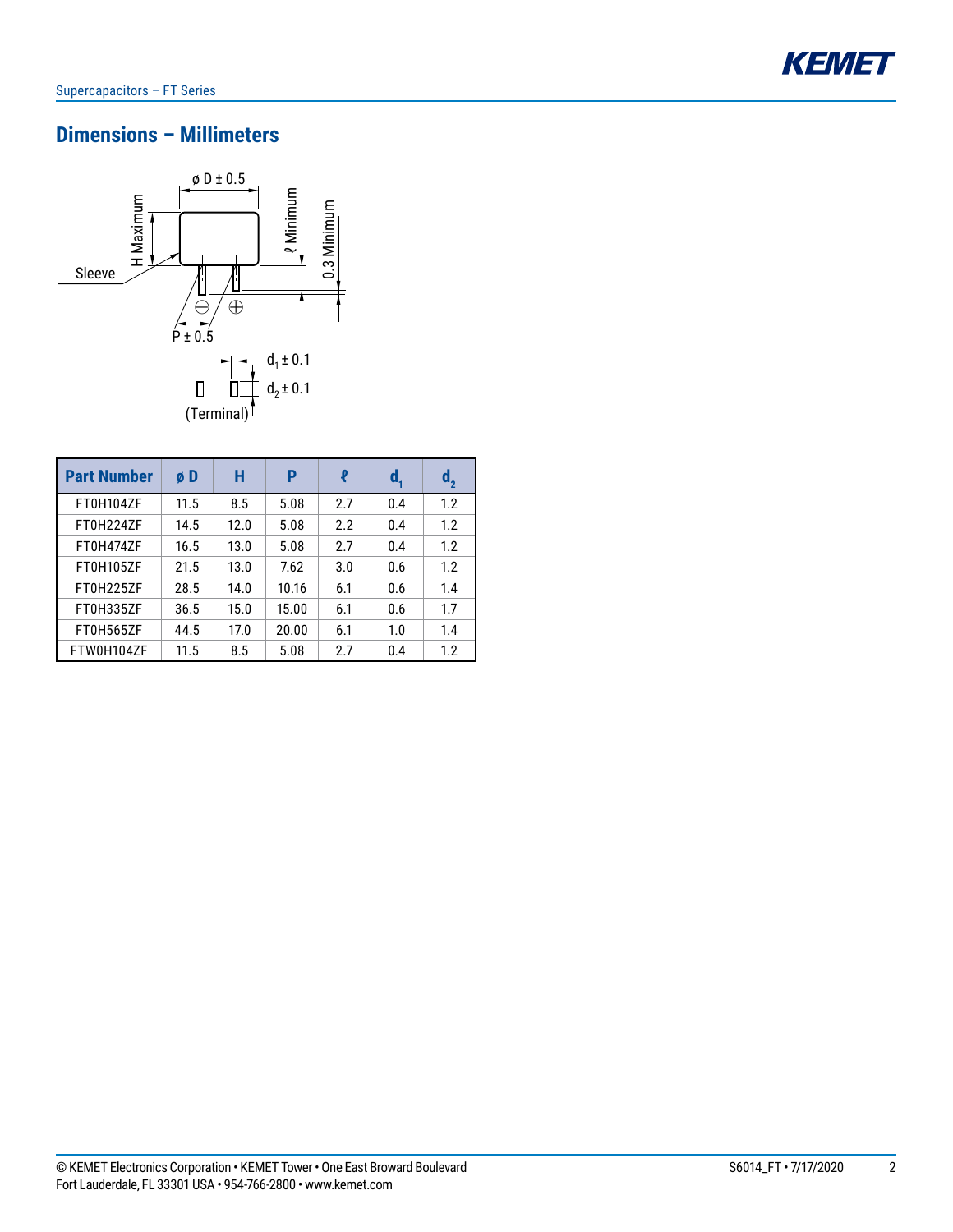### **Performance Characteristics**

Supercapacitors should not be used for applications such as ripple absorption because of their high internal resistance (several hundred mΩ to a hundred Ω) compared to aluminum electrolytic capacitors. Thus, its main use would be similar to that of secondary battery such as power back-up in DC circuit. The following list shows the characteristics of supercapacitors as compared to aluminum electrolytic capacitors for power back-up and secondary batteries.

|                                     |                                                                   | <b>Secondary Battery</b> | <b>Capacitor</b>          |                                                |  |
|-------------------------------------|-------------------------------------------------------------------|--------------------------|---------------------------|------------------------------------------------|--|
|                                     | <b>NiCd</b>                                                       | Lithium Ion              | Aluminum Electrolytic     | Supercapacitor                                 |  |
| Back-up ability                     | $\overline{\phantom{m}}$                                          |                          |                           |                                                |  |
| Eco-hazard                          | C <sub>d</sub>                                                    |                          |                           |                                                |  |
| <b>Operating Temperature Range</b>  | $-20$ to $+60^{\circ}$ C<br>$-20$ to $+50^{\circ}$ C              |                          | $-55$ to $+105^{\circ}$ C | $-40$ to $+85^{\circ}$ C<br>(FR, FT, FMR Type) |  |
| <b>Charge Time</b>                  | Few hours<br><b>Few hours</b>                                     |                          | Few seconds               | Few seconds                                    |  |
| Charge/Discharge Life Time          | Approximately<br>Approximately<br>500 to 1,000 times<br>500 times |                          | Limitless $(*1)$          | Limitless $(*1)$                               |  |
| Restrictions on<br>Charge/Discharge | <b>Yes</b><br>Yes                                                 |                          | None                      | None                                           |  |
| <b>Flow Soldering</b>               | Not applicable                                                    | Not applicable           | Applicable                | Applicable                                     |  |
| <b>Automatic Mounting</b>           | Not applicable<br>Not applicable                                  |                          | Applicable                | Applicable<br>(FM and FC series)               |  |
| Safety Risks                        | Leakage, combustion,<br>Leakage, explosion<br>explosion, ignition |                          | Heat-up, explosion        | Gas emission $(*2)$                            |  |

*(\*1) Aluminum electrolytic capacitors and supercapacitors have limited lifetime. However, when used under proper conditions, both can operate within a predetermined lifetime.*

*(\*2) There is no harm as it is a mere leak of water vapor which transitioned from water contained in the electrolyte (diluted sulfuric acid). However, application of abnormal voltage surge exceeding maximum operating voltage may result in leakage and explosion.*

### **Typical Applications**

| Intended Use (Guideline)   | <b>Power Supply (Guideline)</b> | <b>Application</b>        | <b>Examples of Equipment</b>                         | <b>Series</b> |  |
|----------------------------|---------------------------------|---------------------------|------------------------------------------------------|---------------|--|
| Back-up for 1 hour or less |                                 | Embedded memory<br>backup | DVD player, television,<br>game console, set-top box |               |  |
|                            | 50 mA and below                 | Motor driver              | DVD player, printer,<br>projector, camera            | FT series     |  |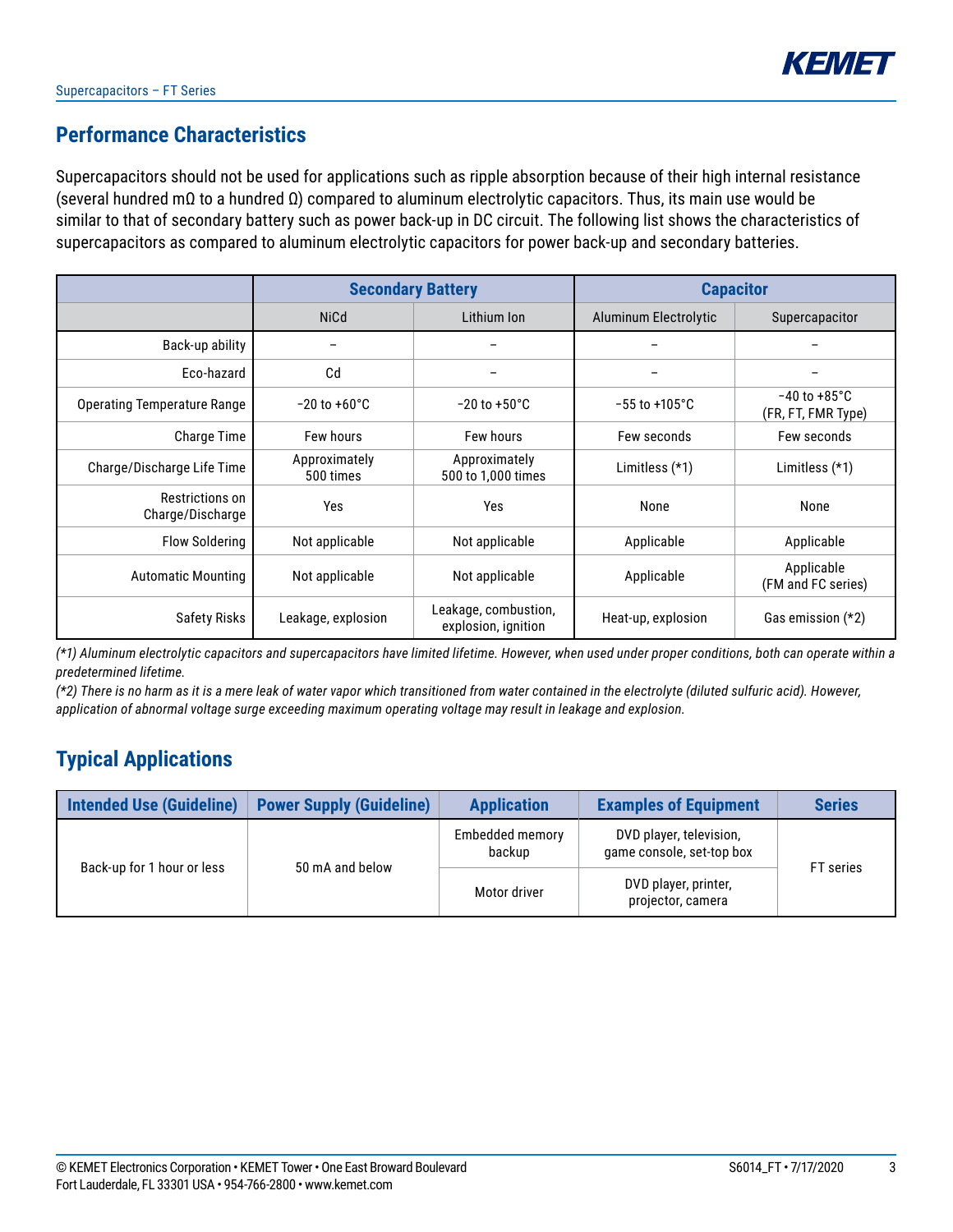

### **Environmental Compliance**

All KEMET supercapacitors are RoHS compliant.



### **Table 1 – Ratings & Part Number Reference**

| <b>Part Number</b> | <b>Maximum</b><br><b>Operating Voltage</b> |                             | <b>Nominal Capacitance</b>     | <b>Maximum ESR</b>  | <b>Maximum</b><br><b>Current at 30</b> | Weight (g) |  |
|--------------------|--------------------------------------------|-----------------------------|--------------------------------|---------------------|----------------------------------------|------------|--|
|                    | (VDC)                                      | <b>Charge</b><br>System (F) | <b>Discharge</b><br>System (F) | at 1 kHz $(\Omega)$ | <b>Minutes (mA)</b>                    |            |  |
| FT0H104ZF          | 5.5                                        | 0.10                        | 0.14                           | 16                  | 0.15                                   | 1.6        |  |
| FT0H224ZF          | 5.5                                        | 0.22                        | 0.28                           | 10                  | 0.33                                   | 4.1        |  |
| FT0H474ZF          | 5.5                                        | 0.47                        | 0.60                           | 6.5                 | 0.71                                   | 5.3        |  |
| FT0H105ZF          | 5.5                                        | 1.0                         | 3.5<br>1.3                     |                     | 1.5                                    | 10.0       |  |
| FT0H225ZF          | 5.5                                        | 2.2                         | 2.8                            | 1.8                 | 3.3                                    | 18.0       |  |
| FT0H335ZF          | 5.5                                        | 3.3                         | 4.2                            | 1.0                 | 5.0                                    | 38.0       |  |
| FT0H565ZF          | 5.5                                        | 5.6                         | 7.2                            | 0.6                 | 8.4                                    | 72.0       |  |
| FTW0H104ZF         | 5.5                                        | 0.10                        | 0.14                           | 16                  | 0.15                                   | 2.0        |  |

*Part numbers in bold type represent popularly purchased components.*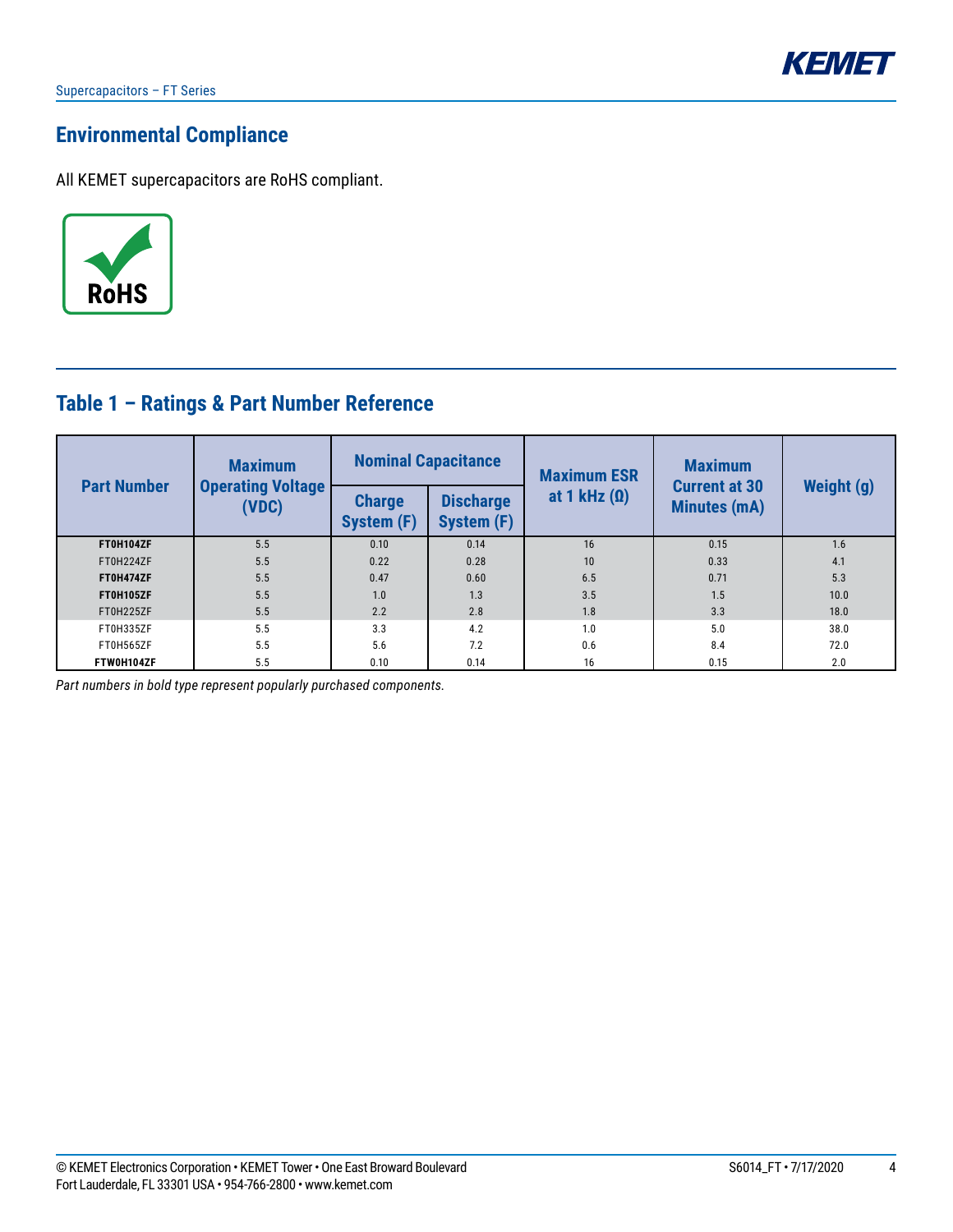# **Specifications**

|                                   | <b>Item</b>                |                                                                 | <b>FT Type</b>               | <b>Test Conditions</b><br>(conforming to JIS C 5160-1)         |                                                                                             |  |  |
|-----------------------------------|----------------------------|-----------------------------------------------------------------|------------------------------|----------------------------------------------------------------|---------------------------------------------------------------------------------------------|--|--|
| <b>Category Temperature Range</b> |                            | $-40^{\circ}$ C to $+85^{\circ}$ C                              |                              |                                                                |                                                                                             |  |  |
| <b>Maximum Operating Voltage</b>  |                            | 5.5 VDC                                                         |                              |                                                                |                                                                                             |  |  |
| Capacitance                       |                            | Refer to Table 1                                                |                              | Refer to "Measurement Conditions"                              |                                                                                             |  |  |
| <b>Capacitance Allowance</b>      |                            | $+80\%$ , $-20\%$                                               |                              | Refer to "Measurement Conditions"                              |                                                                                             |  |  |
| <b>ESR</b>                        |                            | Refer to Table 1                                                |                              | Measured at 1 kHz, 10 mA; See also<br>"Measurement Conditions" |                                                                                             |  |  |
| Current (30 minutes value)        |                            | Refer to Table 1                                                |                              | Refer to "Measurement Conditions"                              |                                                                                             |  |  |
|                                   | Capacitance                | > 90% of initial ratings                                        |                              | Surge voltage: 6.3 V<br>Discharge:<br>Number of cycles:        | Charge: 30 seconds<br>9 minutes 30 seconds<br>1,000                                         |  |  |
| Surge                             | ESR                        | $\leq$ 120% of initial ratings                                  |                              | Series resistance:                                             | 0.10 F<br>$150\,\Omega$<br>0.22F<br>56 Ω<br>0.47F<br>$30\Omega$                             |  |  |
|                                   | Current (30 minutes value) | $\leq$ 120% of initial ratings                                  |                              |                                                                | 1.0 F<br>$15 \Omega$<br>2.2F<br>$10 \Omega$<br>3.3F<br>$10 \Omega$<br>5.6 F<br>$10\ \Omega$ |  |  |
|                                   | Appearance                 | No obvious abnormality                                          |                              | Discharge<br>resistance:<br>Temperature: 85±2°C                | 0Ω                                                                                          |  |  |
|                                   | Capacitance                | Phase 2                                                         | $\geq 50\%$ of initial value | Conforms to 4.17                                               |                                                                                             |  |  |
|                                   | <b>ESR</b>                 |                                                                 | $\leq$ 300% of initial value | Phase 1: +25 ±2°C                                              | Phase 2: $-25 \pm 2^{\circ}$ C                                                              |  |  |
|                                   | Capacitance                | Phase 3                                                         | $\geq$ 30% of initial value  |                                                                | Phase 3: $-40 \pm 2^{\circ}$ C                                                              |  |  |
|                                   | <b>ESR</b>                 |                                                                 | $\leq$ 700% of initial value |                                                                | Phase 4: $+25 \pm 2^{\circ}$ C<br>Phase 5: +85 ±2°C                                         |  |  |
| Characteristics in                | Capacitance                |                                                                 | $\leq$ 150% of initial value |                                                                | Phase 6: $+25 \pm 2^{\circ}$ C                                                              |  |  |
| Different Temperature             | <b>ESR</b>                 | Phase 5                                                         | Satisfy initial ratings      |                                                                |                                                                                             |  |  |
|                                   | Current (30 minutes value) |                                                                 | $\leq$ 1.5 CV (mA)           |                                                                |                                                                                             |  |  |
|                                   | Capacitance                |                                                                 | Within ±20% of initial value |                                                                |                                                                                             |  |  |
|                                   | <b>ESR</b>                 | Phase 6                                                         | Satisfy initial ratings      |                                                                |                                                                                             |  |  |
|                                   | Current (30 minutes value) |                                                                 | Satisfy initial ratings      | Conforms to 4.9                                                |                                                                                             |  |  |
| Lead Strength (tensile)           |                            | No terminal damage                                              |                              |                                                                |                                                                                             |  |  |
|                                   | Capacitance<br>ESR         |                                                                 |                              | Conforms to 4.13<br>Frequency:                                 | 10 to 55 Hz                                                                                 |  |  |
| Vibration Resistance              | Current (30 minutes value) |                                                                 | Satisfy initial ratings      |                                                                | Testing Time: 6 hours                                                                       |  |  |
|                                   | Appearance                 | No obvious abnormality                                          |                              |                                                                |                                                                                             |  |  |
| Solderability                     |                            | Over 3/4 of the terminal should be covered by the new<br>solder |                              | Conforms to 4.11<br>Solder temp: $+245 \pm 5^{\circ}$ C        | Dipping time: $5 \pm 0.5$ seconds<br>1.6 mm from the bottom should be dipped.               |  |  |
|                                   | Capacitance                |                                                                 |                              | Conforms to 4.10                                               |                                                                                             |  |  |
|                                   | ESR                        | Satisfy initial ratings                                         |                              | Solder temp: +260 ±10°C                                        |                                                                                             |  |  |
| <b>Solder Heat Resistance</b>     | Current (30 minutes value) |                                                                 |                              | Dipping time: 10 ±1 seconds                                    |                                                                                             |  |  |
|                                   | Appearance                 | No obvious abnormality                                          |                              |                                                                | 1.6 mm from the bottom should be dipped.                                                    |  |  |
|                                   | Capacitance                |                                                                 |                              | Conforms to 4.12                                               |                                                                                             |  |  |
| Temperature Cycle                 | <b>ESR</b>                 | Satisfy initial ratings                                         |                              | Temperature<br>Condition:                                      | -40°C » Room<br>temperature » +85°C »                                                       |  |  |
|                                   | Current (30 minutes value) |                                                                 |                              |                                                                | Room temperature                                                                            |  |  |
|                                   | Appearance                 | No obvious abnormality                                          |                              | Number of cycles:                                              | 5 cycles                                                                                    |  |  |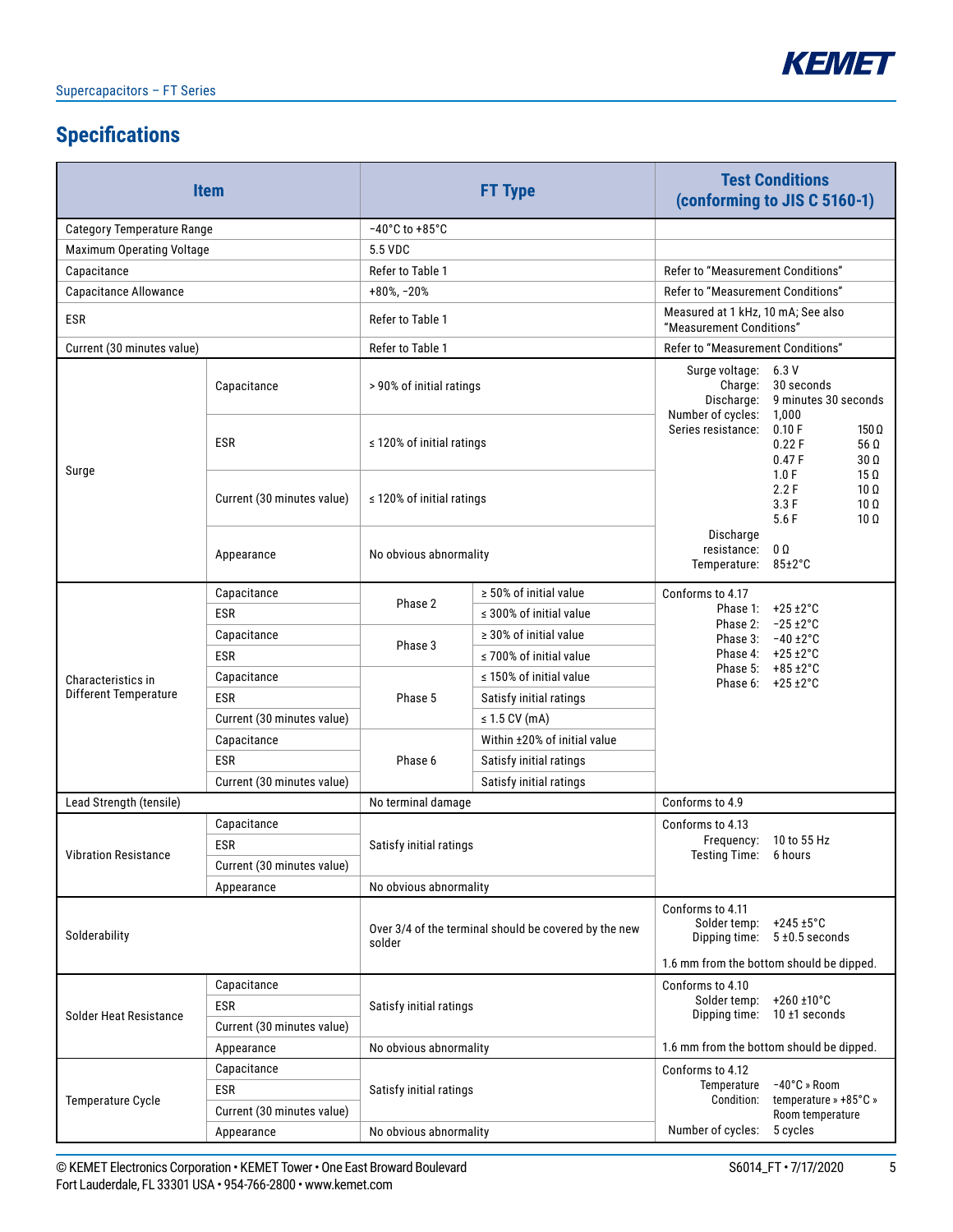

# **Specifications cont.**

| <b>Item</b>                                             |                            | <b>FT Type</b>                 | <b>Test Conditions</b><br>(conforming to JIS C 5160-1)                                 |  |  |
|---------------------------------------------------------|----------------------------|--------------------------------|----------------------------------------------------------------------------------------|--|--|
| High Temperature and<br><b>High Humidity Resistance</b> | Capacitance                | Within ±20% of initial value   | Conforms to 4.14                                                                       |  |  |
|                                                         | <b>ESR</b>                 | $\leq$ 120% of initial ratings | $+40\pm2\degree$ C<br>Temperature:<br>90 to 95% RH                                     |  |  |
|                                                         | Current (30 minutes value) | $\leq$ 120% of initial ratings | Relative humidity:<br>Testing time:<br>$240\pm8$ hours                                 |  |  |
|                                                         | Appearance                 | No obvious abnormality         |                                                                                        |  |  |
| High Temperature Load                                   | Capacitance                | Within ±30% of initial value   | Conforms to 4.15<br>$+85±2°C$<br>Temperature:<br>Voltage applied:<br>Maximum operating |  |  |
|                                                         | <b>ESR</b>                 | < 200% of initial ratings      | voltage<br>Series protection                                                           |  |  |
|                                                         | Current (30 minutes value) | < 200% of initial ratings      | 0 <sub>0</sub><br>resistance:<br>$1,000+48 (+48/-0)$<br>Testing time:                  |  |  |
|                                                         | Appearance                 | No obvious abnormality         | hours                                                                                  |  |  |

### **Marking**



# **Packaging Quantities**

| <b>Part Number</b> | <b>Bulk Quantity per Box</b> |
|--------------------|------------------------------|
| FT0H104ZF          | 1,000 pieces                 |
| FT0H224ZF          | 400 pieces                   |
| FT0H474ZF          | 400 pieces                   |
| FT0H105ZF          | 90 pieces                    |
| FT0H225ZF          | 50 pieces                    |
| FT0H335ZF          | 30 pieces                    |
| FT0H565ZF          | 20 pieces                    |
| FTW0H104ZF         | 1,000 pieces                 |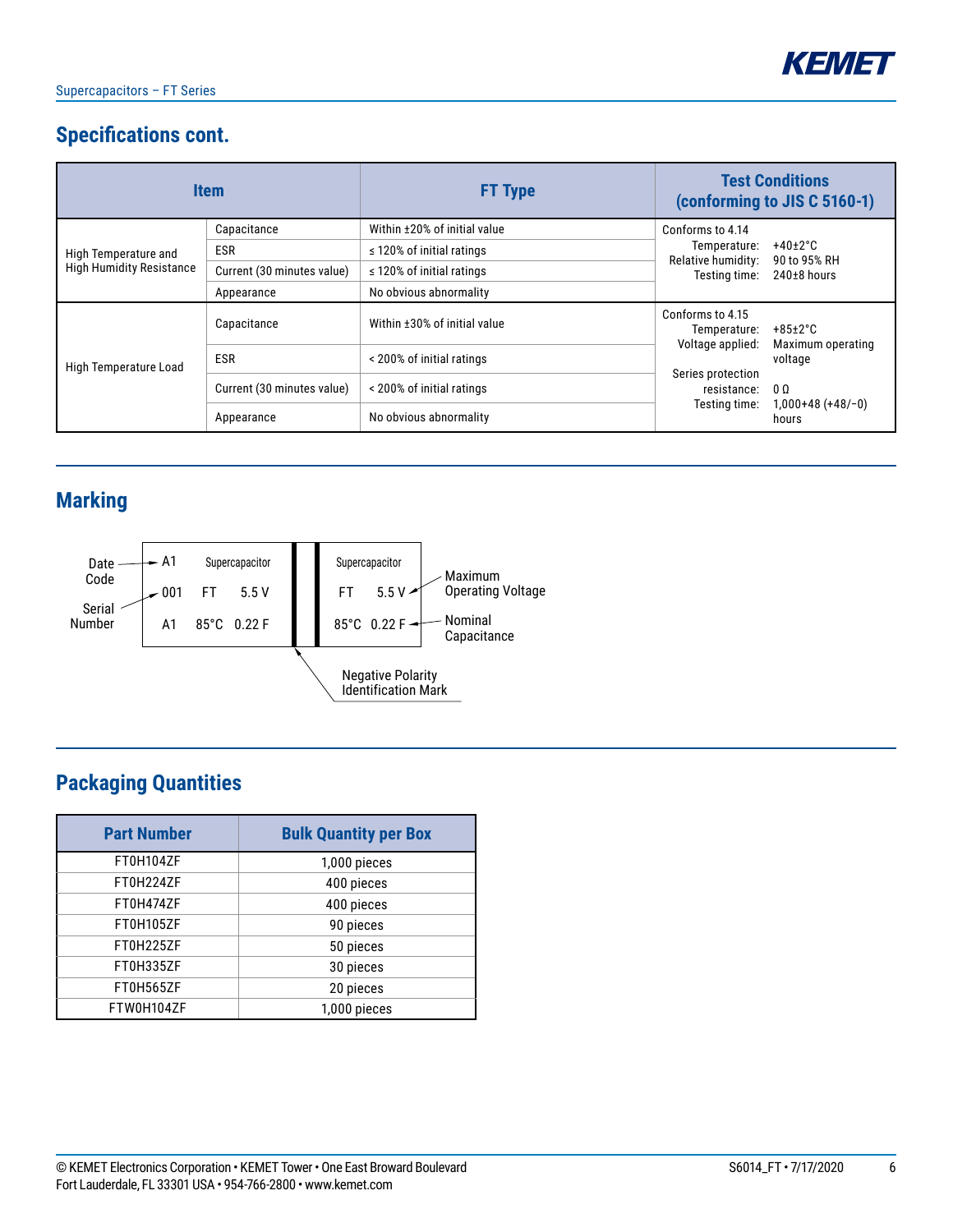

### **Measurement Conditions**

### **Capacitance (Charge System)**

Capacitance is calculated from expression (9) by measuring the charge time constant  $(\tau)$  of the capacitor (C). Prior to measurement, the capacitor is discharged by shorting both pins of the device for at least 30 minutes. In addition, use the polarity indicator on the device to determine correct orientation of capacitor for charging.

Capacitance: 
$$
\frac{\tau}{\text{Rc}}
$$
 (F) (9)

Switch

C + –

Vc

5.0 (V) Product with maximum operating voltage of 5.5 V

6.0 (V) Product with maximum operating voltage of 6.5 V

- 10.0 (V) Product with maximum operating voltage of 11 V
- 12.0 (V) Product with maximum operating voltage of 12 V

τ: Time from start of charging until Vc becomes 0.632 Eo (V) (seconds)

Rc: See table below  $(Ω)$ .

**Charge Resistor Selection Guide**

Rc

Eo

| FA      |                          |                          | FE.<br><b>FS</b>         | <b>FY</b>                                 | <b>FR</b>                | FM, FME                                    | <b>FMC</b>                         | FG,<br><b>FGH</b>        |                          |                          | <b>HV</b>                |                          |                          |
|---------|--------------------------|--------------------------|--------------------------|-------------------------------------------|--------------------------|--------------------------------------------|------------------------------------|--------------------------|--------------------------|--------------------------|--------------------------|--------------------------|--------------------------|
| Cap     |                          |                          |                          | <b>FYD</b>                                | <b>FYH</b>               |                                            | <b>FMR</b>                         |                          | <b>FGR</b>               |                          | FT                       | FC, FCS                  |                          |
| 0.010 F | $\equiv$                 |                          | $\overline{\phantom{0}}$ |                                           |                          | $\overline{a}$                             | $5,000 \Omega$                     | $\overline{\phantom{0}}$ | $5,000 \Omega$           | $\overline{\phantom{a}}$ | $\overline{\phantom{0}}$ | $\overline{\phantom{0}}$ | $\overline{\phantom{0}}$ |
| 0.022F  | $1,000\ \Omega$          | $\overline{\phantom{a}}$ |                          |                                           |                          | $1,000$ Ω $ 2,000$ Ω $ 2,000$ Ω $ 2,000$ Ω | $2,000\ \Omega$                    | $\overline{\phantom{0}}$ | $2,000\ \Omega$          | $\overline{\phantom{a}}$ | $\overline{\phantom{0}}$ | Discharge                | -                        |
| 0.033 F |                          |                          |                          |                                           |                          |                                            | Discharge                          | $\overline{\phantom{0}}$ |                          | $\qquad \qquad -$        | $\qquad \qquad -$        |                          | -                        |
| 0.047F  | $1,000 \Omega$           | $1,000 \Omega$           |                          | $ 1,000 \Omega $ 2,000 Ω $ 1,000 \Omega $ |                          | $1,000\ \Omega$                            | 2000 Ω                             | $1,000\ \Omega$          | $2,000\ \Omega$          | $\overline{\phantom{a}}$ | $\overline{\phantom{0}}$ | -                        | -                        |
| 0.10 F  | $510 \Omega$             | $510 \Omega$             | $510 \Omega$             | $1,000\ \Omega$                           | $510 \Omega$             | $1,000\ \Omega$                            | 1000 Ω                             | $1,000\ \Omega$          | $1,000\ \Omega$          | Discharge                | $510 \Omega$             | Discharge                | -                        |
| 0.22F   | $200\Omega$              | $200\ \Omega$            | $200\ \Omega$            | $510 \Omega$                              | 510 $\Omega$             | 510 $\Omega$                               | OH: Discharge<br>$0V: 1000 \Omega$ | $\overline{\phantom{0}}$ | $1,000 \Omega$           | Discharge                | $200\ \Omega$            | Discharge                |                          |
| 0.33F   | $\equiv$                 |                          | $\overline{\phantom{0}}$ | $\overline{\phantom{0}}$                  | -                        | $\overline{\phantom{0}}$                   |                                    | Discharge                | $\overline{\phantom{0}}$ |                          | $\overline{\phantom{0}}$ | $\overline{\phantom{0}}$ | $\overline{\phantom{0}}$ |
| 0.47 F  | $100 \Omega$             | $100 \Omega$             | $100 \Omega$             | $200 \Omega$                              | $200 \Omega$             | $200 \Omega$                               | $\qquad \qquad -$                  | $\qquad \qquad -$        | $1,000\ \Omega$          | Discharge                | $100 \Omega$             | Discharge                | $\overline{\phantom{0}}$ |
| 1.0 F   | 51 $\Omega$              | 51 $\Omega$              | $100\ \Omega$            | $100\ \Omega$                             | $100\ \Omega$            | $100\ \Omega$                              | $\qquad \qquad -$                  | $\qquad \qquad -$        | $510 \Omega$             | Discharge                | $100 \Omega$             | Discharge                | Discharge                |
| 1.4F    | $\qquad \qquad -$        |                          | $\overline{\phantom{0}}$ | $200 \Omega$                              | $\overline{\phantom{m}}$ | $\overline{\phantom{0}}$                   | $\qquad \qquad -$                  | -                        |                          |                          | $\overline{\phantom{0}}$ |                          |                          |
| 1.5F    | $\overline{\phantom{a}}$ | $51$ $\Omega$            | -                        |                                           | -                        | $\qquad \qquad -$                          | $\overline{\phantom{0}}$           | $\overline{\phantom{0}}$ | $510 \Omega$             | $\overline{\phantom{a}}$ | $\overline{\phantom{0}}$ | $\overline{\phantom{0}}$ | -                        |
| 2.2 F   | $\overline{\phantom{a}}$ | -                        | -                        | $100\ \Omega$                             | $\qquad \qquad -$        | $\overline{\phantom{m}}$                   | $\qquad \qquad -$                  | $\qquad \qquad -$        | $200\ \Omega$            | $\overline{\phantom{m}}$ | $51 \Omega$              | $\qquad \qquad -$        | -                        |
| 2.7F    | $\qquad \qquad -$        | $\overline{\phantom{0}}$ | $\overline{\phantom{0}}$ | $\overline{\phantom{0}}$                  | -                        | $\qquad \qquad -$                          | $\qquad \qquad -$                  | $\qquad \qquad -$        | $\overline{\phantom{a}}$ | $\overline{\phantom{a}}$ | $\overline{\phantom{0}}$ | $\overline{\phantom{0}}$ | Discharge                |
| 3.3F    | $\qquad \qquad -$        | $\overline{\phantom{0}}$ | -                        | $\overline{\phantom{0}}$                  | $\qquad \qquad -$        | $\overline{\phantom{m}}$                   | $\overline{\phantom{0}}$           | $\qquad \qquad -$        | $\qquad \qquad -$        | $\overline{\phantom{m}}$ | $51 \Omega$              | $\overline{\phantom{0}}$ |                          |
| 4.7F    | $\overline{\phantom{a}}$ | $\overline{\phantom{0}}$ | -                        | $\overline{\phantom{0}}$                  | -                        | $\overline{\phantom{0}}$                   | $\qquad \qquad -$                  | $\overline{\phantom{0}}$ | $100\Omega$              | $\overline{\phantom{0}}$ | $\overline{\phantom{0}}$ | $\qquad \qquad -$        | Discharge                |
| 5.0F    | $\qquad \qquad -$        | $\overline{\phantom{0}}$ | $100 \Omega$             | $\overline{\phantom{0}}$                  | $\overline{\phantom{m}}$ | $\overline{\phantom{0}}$                   | $\overline{\phantom{0}}$           |                          | $\qquad \qquad -$        | $\overline{\phantom{a}}$ | $\overline{\phantom{0}}$ | $\qquad \qquad -$        |                          |
| 5.6F    | $\overline{\phantom{a}}$ | $\overline{\phantom{0}}$ | -                        | $\overline{\phantom{0}}$                  | -                        | $\overline{\phantom{0}}$                   | $\overline{\phantom{0}}$           | -                        | $\overline{\phantom{a}}$ | $\overline{\phantom{a}}$ | $20\Omega$               | $\qquad \qquad -$        | $\overline{\phantom{0}}$ |
| 10.0 F  | $\qquad \qquad -$        |                          | -                        | $\overline{\phantom{0}}$                  | $\overline{\phantom{a}}$ | $\overline{\phantom{m}}$                   | $\qquad \qquad -$                  | -                        | $\overline{\phantom{a}}$ | $\overline{\phantom{a}}$ | $\overline{\phantom{0}}$ | $\qquad \qquad -$        | Discharge                |
| 22.0F   | $\overline{\phantom{a}}$ | $\overline{\phantom{0}}$ | -                        | $\overline{\phantom{m}}$                  | -                        | -                                          | $\qquad \qquad -$                  | -                        | $\qquad \qquad -$        | $\overline{\phantom{a}}$ | $\qquad \qquad -$        | $\qquad \qquad -$        | Discharge                |
| 50.0 F  | $\qquad \qquad -$        | $\overline{\phantom{0}}$ | -                        | $\qquad \qquad -$                         | $\overline{\phantom{m}}$ | $\overline{\phantom{m}}$                   | $\overline{\phantom{0}}$           | -                        | $\overline{\phantom{a}}$ | $\overline{\phantom{a}}$ | $\overline{\phantom{0}}$ | $\overline{\phantom{0}}$ | Discharge                |
| 100.0F  | -                        | $\overline{\phantom{0}}$ | -                        | $\overline{\phantom{0}}$                  | $\overline{\phantom{m}}$ | $\overline{\phantom{a}}$                   | $\qquad \qquad -$                  | -                        | $\qquad \qquad -$        | $\overline{\phantom{a}}$ | $\overline{\phantom{0}}$ | $\qquad \qquad -$        | Discharge                |
| 200.0F  | $\overline{\phantom{0}}$ |                          |                          | $\overline{\phantom{0}}$                  | -                        | $\qquad \qquad -$                          | $\overline{\phantom{0}}$           | $\overline{\phantom{0}}$ | $\overline{\phantom{0}}$ | $\overline{\phantom{0}}$ |                          | $\qquad \qquad -$        | Discharge                |

*\*Capacitance values according to the constant current discharge method.*

*\*HV Series capacitance is measured by discharge system.*



Eo: 3.0 (V) Product with maximum operating voltage of 3.5 V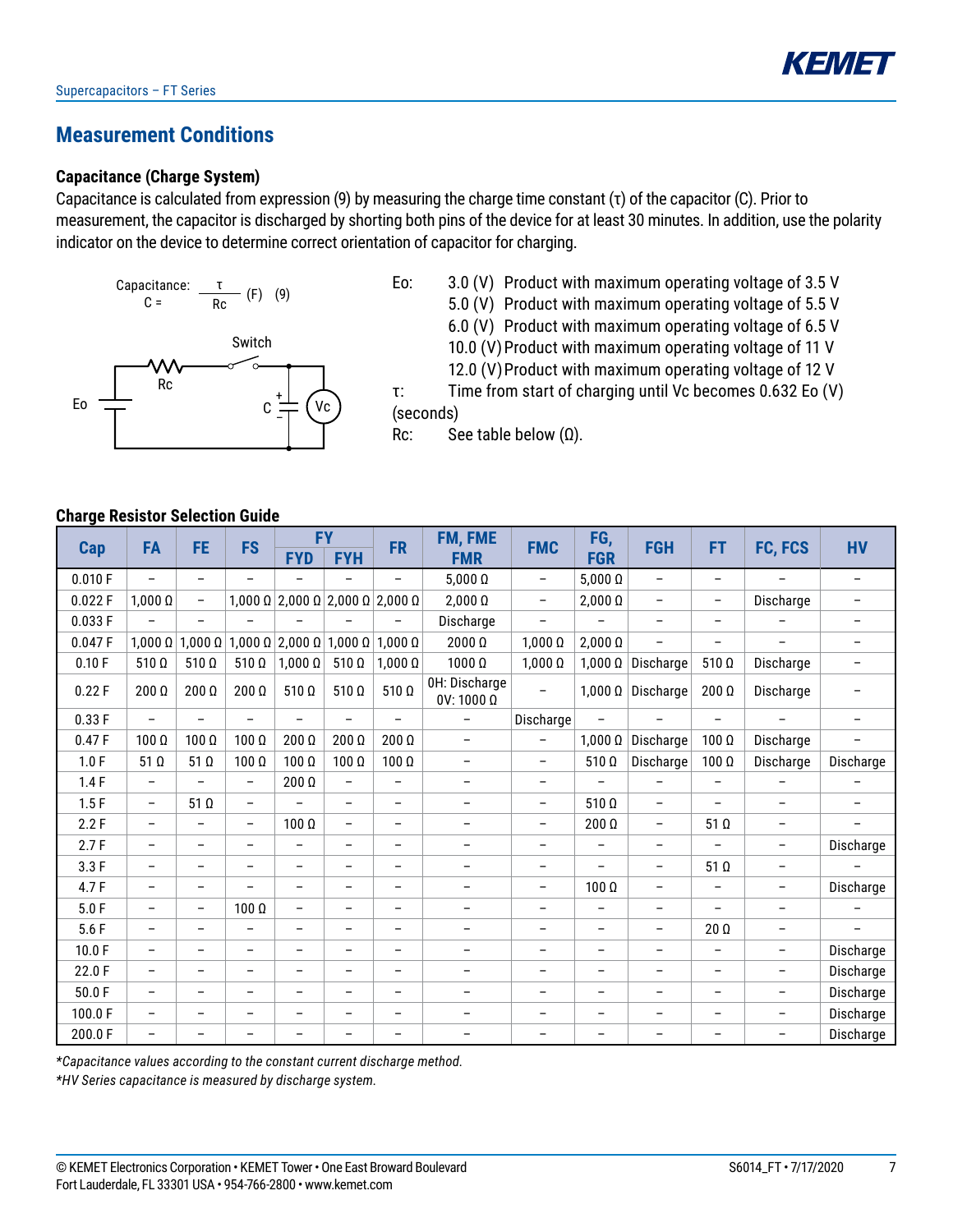

### **Measurement Conditions cont.**

#### **Capacitance (Discharge System)**

As shown in the diagram below, charging is performed for a duration of 30 minutes once the voltage of the capacitor terminal reaches 5.5 V. Then, use a constant current load device and measure the time for the terminal voltage to drop from 3.0 to 2.5 V upon discharge at 0.22 mA per 0.22 F, for example, and calculate the static capacitance according to the equation shown below.

*Note: The current value is 1 mA discharged per 1 F.*



#### **Capacitance (Discharge System – 3.5 V, 3.6 V)**

As shown in the diagram below, charging is performed for a duration of 30 minutes once the voltage of the capacitor terminal reaches 3.5 V (3.6 V). Then, use a constant current load device and measure the time for the terminal voltage to drop from 1.8 to 1.5 V upon discharge at 1.0 mA per 1.0 F, for example, and calculate the static capacitance according to the equation shown below.



#### **Capacitance (Discharge System – HV Series)**

As shown in the diagram below, charging is performed for a duration of 30 minutes once the voltage of the capacitor terminal reaches maximum operating voltage. Then, use a constant current load device and measure the time for the terminal voltage to drop from 2.0 to 1.5 V upon discharge at 1.0 mA per 1.0 F, and calculate the static capacitance according to the equation shown below.

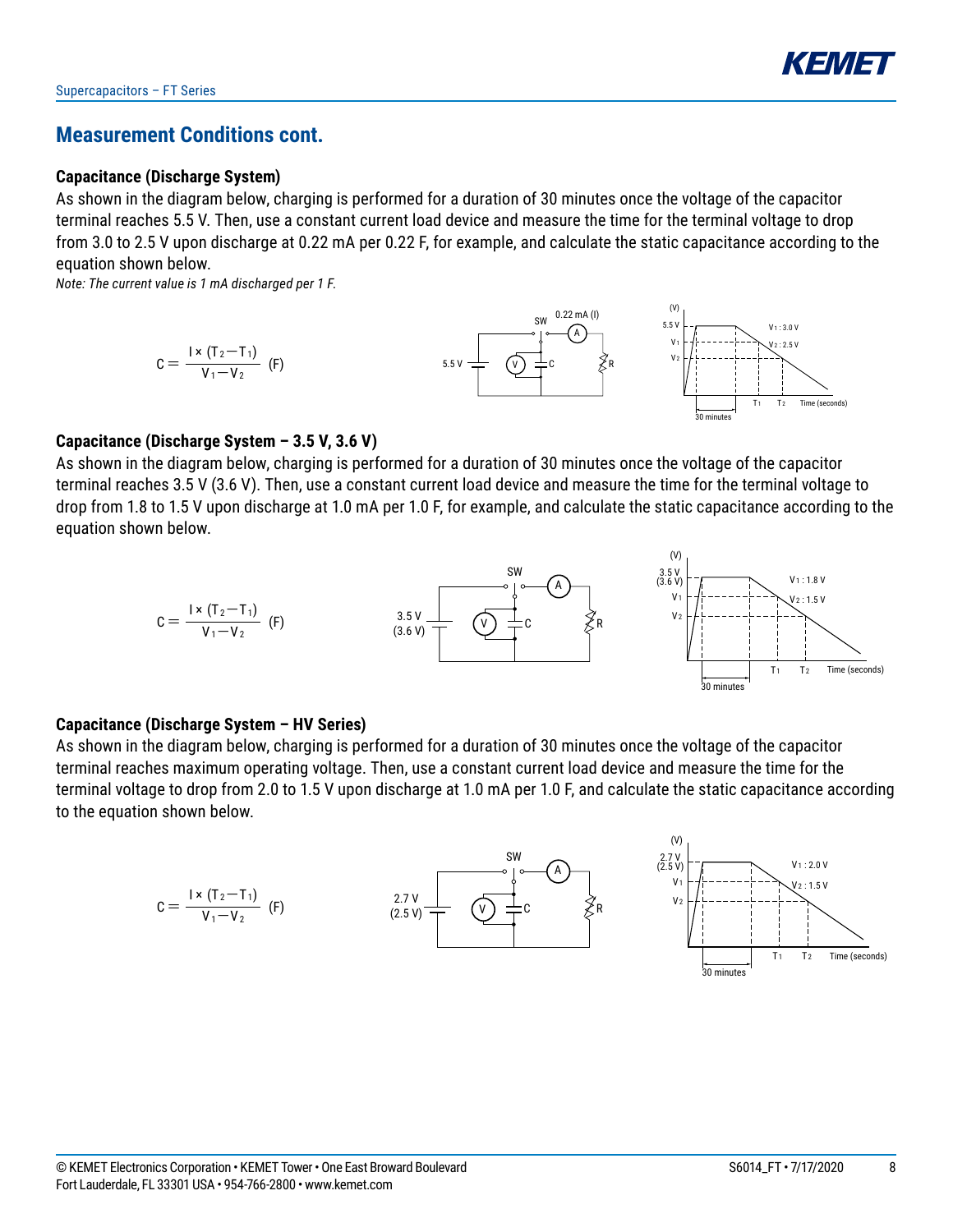### **Measurement Conditions cont.**

### **Equivalent Series Resistance (ESR)**

ESR shall be calculated from the equation below.



### **Current (at 30 minutes after charging)**

Current shall be calculated from the equation below. Prior to measurement, both lead terminals must be short-circuited for a minimum of 30 minutes. The lead terminal connected to the metal can case is connected to the negative side of the power supply.



### $10$  Q 5.0 F

#### **Self-Discharge Characteristic (0H – 5.5 V Products)**

The self-discharge characteristic is measured by charging a voltage of 5.0 VDC (charge protection resistance: 0  $\Omega$ ) according to the capacitor polarity for 24 hours, then releasing between the pins for 24 hours and measuring the pin-topin voltage. The test should be carried out in an environment with an ambient temperature of 25° C or below and relative humidity of 70% RH or below. The soldering is checked.

#### **4. Dismantling**

There is a small amount of electrolyte stored within the capacitor. Do not attempt to dismantle as direct skin contact with the electrolyte will cause burning. This product should be treated as industrial waste and not is not to be disposed of by fire.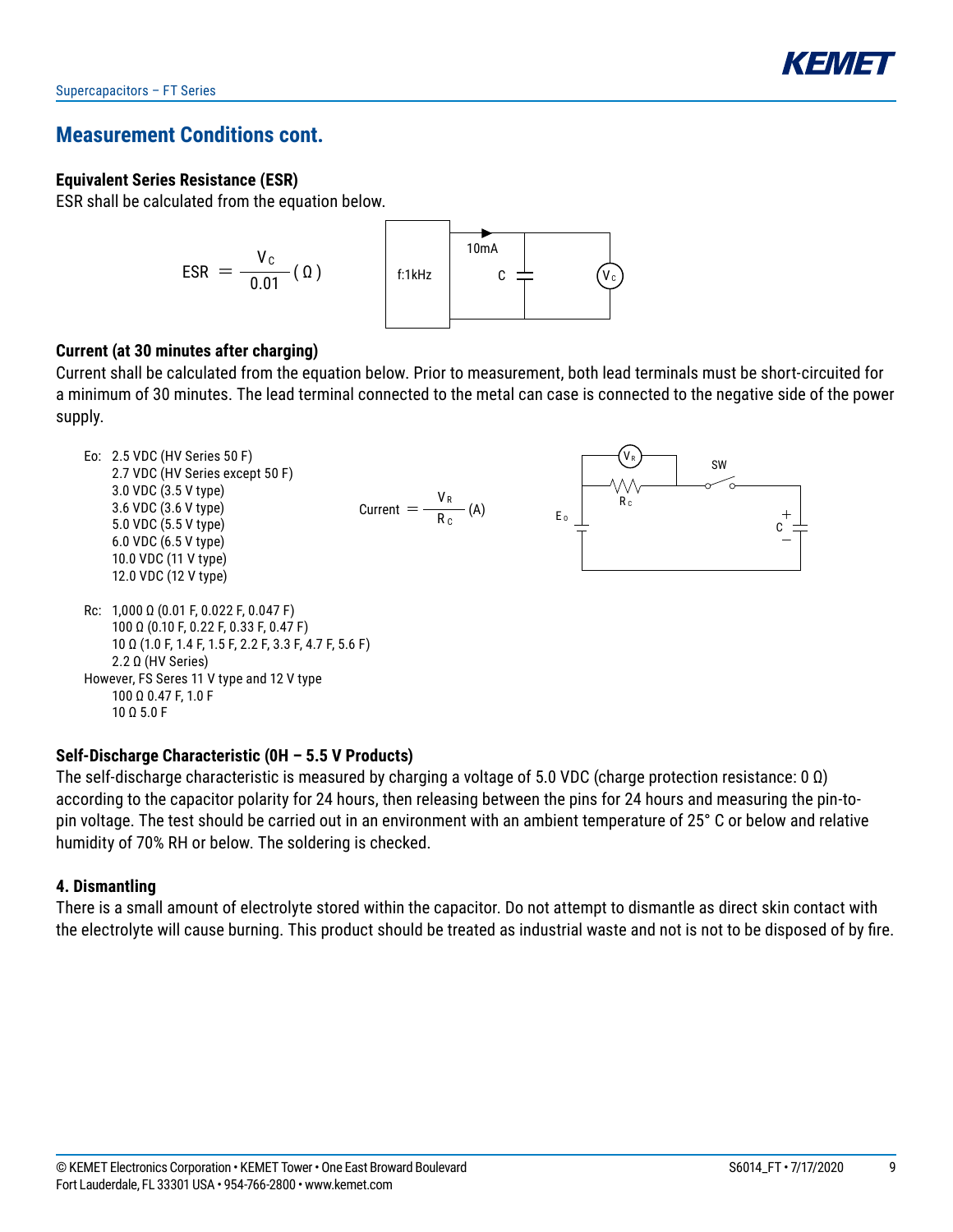

### **Notes on Using Supercapacitors or Electric Double-Layer Capacitors (EDLCs)**

### **1. Circuitry Design**

### 1.1 Useful life

The FC Series Supercapacitor (EDLC) uses an electrolyte in a sealed container. Water in the electrolyte can evaporate while in use over long periods of time at high temperatures, thus reducing electrostatic capacity which in turn will create greater internal resistance. The characteristics of the supercapacitor can vary greatly depending on the environment in which it is used. Basic breakdown mode is an open mode due to increased internal resistance.

### 1.2 Fail rate in the field

Based on field data, the fail rate is calculated at approximately 0.006 Fit. We estimate that unreported failures are ten times this amount. Therefore, we assume that the fail rate is below 0.06 Fit.

### 1.3 Exceeding maximum usable voltage

Performance may be compromised and in some cases leakage or damage may occur if applied voltage exceeds maximum working voltage.

1.4 Use of capacitor as a smoothing capacitor (ripple absorption)

As supercapacitors contain a high level of internal resistance, they are not recommended for use as smoothing capacitors in electrical circuits. Performance may be compromised and, in some cases, leakage or damage may occur if a supercapacitor is used in ripple absorption.

#### 1.5 Series connections

As applied voltage balance to each supercapacitor is lost when used in series connection, excess voltage may be applied to some supercapacitors, which will not only negatively affect its performance but may also cause leakage and/or damage. Allow ample margin for maximum voltage or attach a circuit for applying equal voltage to each supercapacitor (partial pressure resistor/voltage divider) when using supercapacitors in series connection. Also, arrange supercapacitors so that the temperature between each capacitor will not vary.

#### 1.6 Case Polarity

The supercapacitor is manufactured so that the terminal on the outer case is negative (-). Align the (-) symbol during use. Even though discharging has been carried out prior to shipping, any residual electrical charge may negatively affect other parts.

#### 1.7 Use next to heat emitters

Useful life of the supercapacitor will be significantly affected if used near heat emitting items (coils, power transistors and posistors, etc.) where the supercapacitor itself may become heated.

1.8 Usage environment

This device cannot be used in any acidic, alkaline or similar type of environment.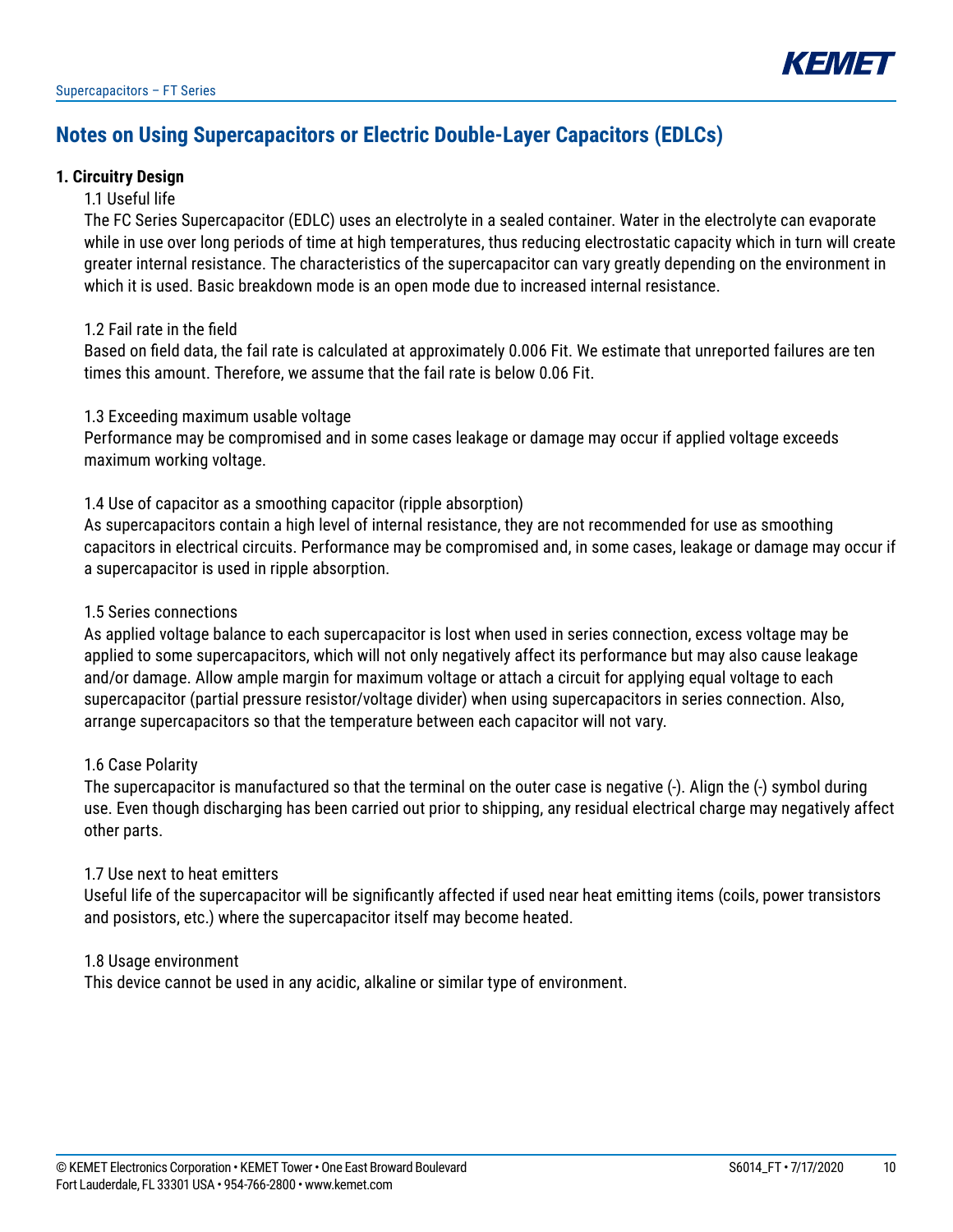

### **Notes on Using Supercapacitors or Electric Double-Layer Capacitors (EDLCs) cont.**

### **2. Mounting**

#### 2.1 Mounting onto a reflow furnace

Except for the FC series, it is not possible to mount this capacitor onto an IR / VPS reflow furnace. Do not immerse the capacitor into a soldering dip tank.

#### 2.2 Flow soldering conditions

Keep solder under 260°C and soldering time to within 10 seconds when using the flow automatic soldering method. (Except for the FC and HV series)

### 2.3 Installation using a soldering iron

Care must be taken to prevent the soldering iron from touching other parts when soldering. Keep the tip of the soldering iron under 400°C and soldering time to within 3 seconds. Always make sure that the temperature of the tip is controlled. Internal capacitor resistance is likely to increase if the terminals are overheated.

### 2.4 Lead terminal processing

Do not attempt to bend or polish the capacitor terminals with sand paper, etc. Soldering may not be possible if the metallic plating is removed from the top of the terminals.

### 2.5 Cleaning, Coating, and Potting

Except for the FM series, cleaning, coating and potting must not be carried out. Consult KEMET if this type of procedure is necessary. Terminals should be dried at less than the maximum operating temperature after cleaning.

#### **3. Storage**

### 3.1 Temperature and humidity

Make sure that the supercapacitor is stored according to the following conditions: Temperature:  $5 - 35^{\circ}$ C (Standard 25°C), Humidity: 20 – 70% (Standard: 50%). Do not allow the build up of condensation through sudden temperature change.

#### 3.2 Environment conditions

Make sure there are no corrosive gasses such as sulfur dioxide, as penetration of the lead terminals is possible. Always store this item in an area with low dust and dirt levels. Make sure that the packaging will not be deformed through heavy loading, movement and/or knocks. Keep out of direct sunlight and away from radiation, static electricity and magnetic fields.

#### 3.3 Maximum storage period

This item may be stored up to one year from the date of delivery if stored at the conditions stated above.